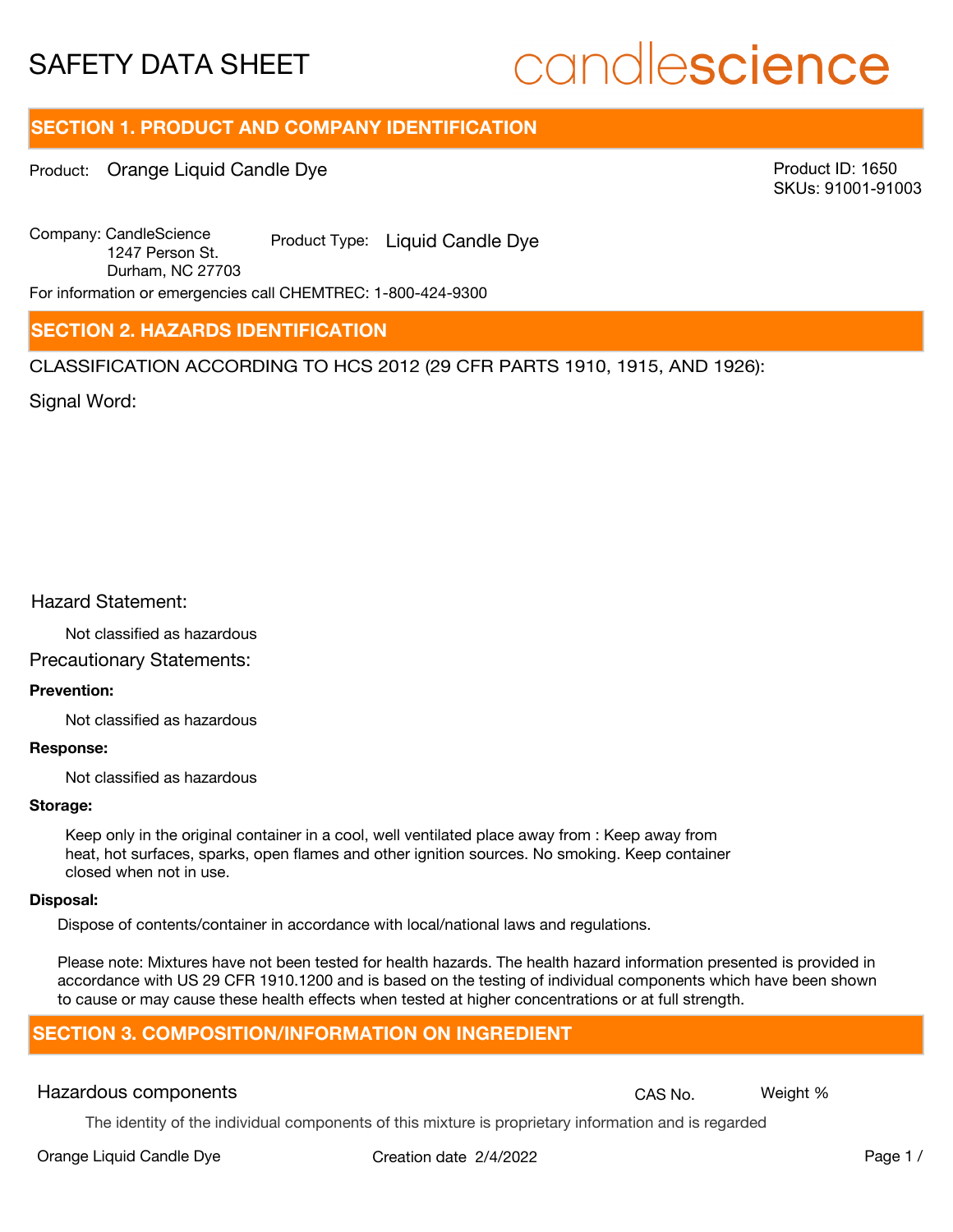# candlescience

to be a trade secret. It is withheld in accordance with the provisions of 29 CFR 1910.1200.

# **SECTION 4. FIRST AID MEASURES**

Inhalation:

Allow victim to breathe fresh air. Allow the victim to rest.

Skin contact:

Remove affected clothing and wash all exposed skin area with mild soap and water, followed by warm water rinse. Eye contact:

Rinse immediately with plenty of water. Obtain medical attention if pain, blinking or redness persist.

#### Ingestion:

Rinse mouth. Do NOT induce vomiting. Immediately call a POISON CENTER or doctor/physician. Obtain emergency medical attention.

Most important symptoms:

Not expected to present a significant hazard under anticipated conditions of normal use.

Indication of immediate medical attention:

Treat symptomatically.

General information:

Never give anything by mouth to an unconscious person. If you feel unwell, seek medical advice

# **SECTION 5. FIREFIGHTING MEASURES**

#### Suitable extinguishing media:

Foam, carbon dioxide, dry chemical, water jet or spray.

Unsuitable extinguishing media:

Gaseous extinguishing media are not to be used.

Specific hazards:

During fire, gases hazardous to health may be formed. Do not allow run-off from fire fighting to enter drains or water courses.

#### Special fire fighting procedures:

Wear self-contained breathing apparatus for firefighting. Move containers from fire area if it can be done safely. Use water spray jet to protect personnel and to cool endangered containers.

# **SECTION 6. ACCIDENTAL RELEASE MEASURES**

Personal precautions, protective equipment and emergency procedures:

Evacuate personnel to safe areas. Remove all sources of ignition. Ensure adequate ventilation. Keep people away from and upwind of spill/leak. Wear appropriate protective equipment and clothing during clean-up.

### Environmental precautions:

Do not allow to enter into soil/subsoil. Do not allow to enter into surface water or drains. Dispose of in accordance with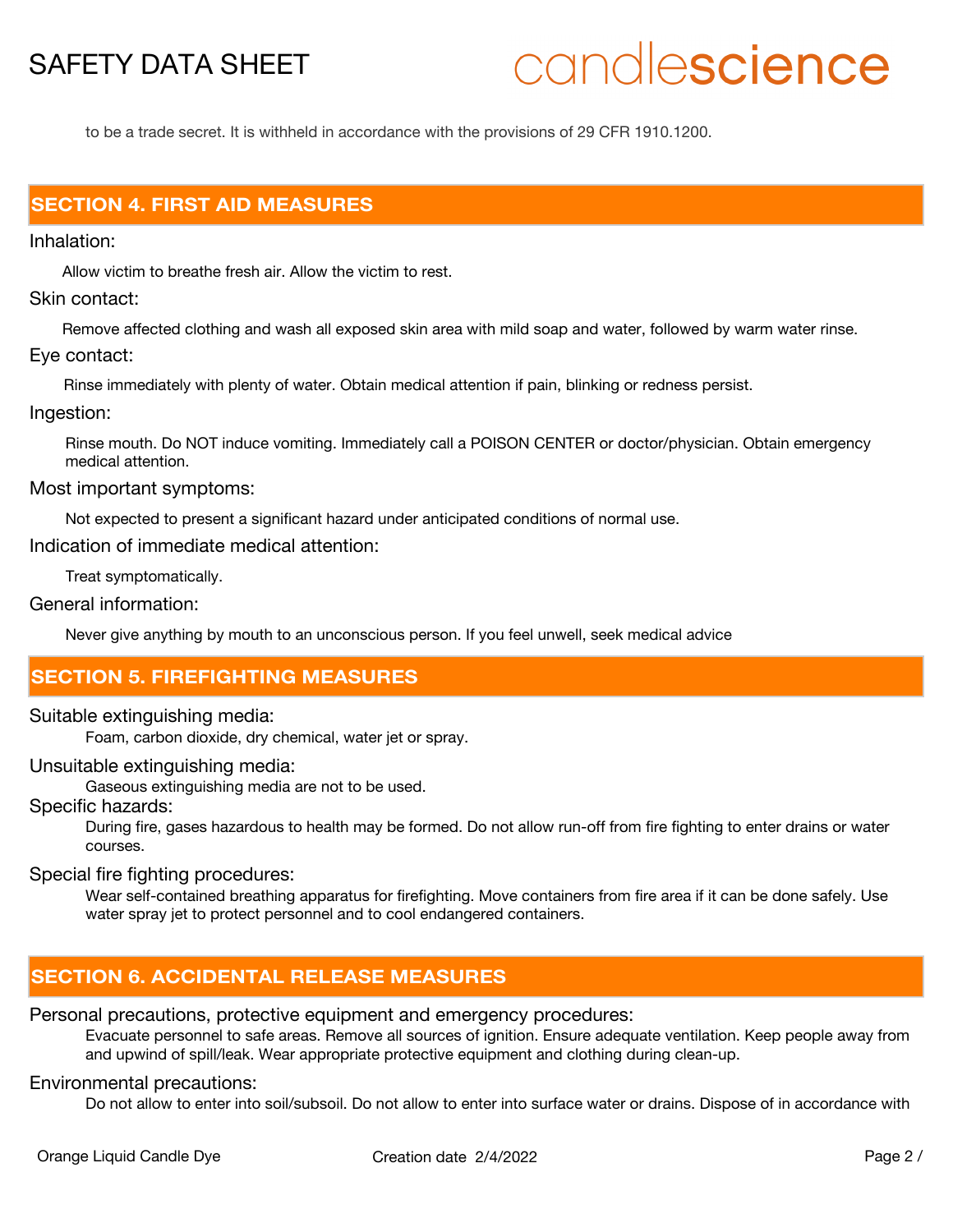# candlescience

local regulations. Local authorities should be advised if significant spillage cannot be contained.

#### Methods and materials for containment and cleaning up:

Soak up with inert absorbent material (e.g. sand, silica gel, vermiculite). Keep in suitable and closed containers for disposal. Clean contaminated floors and objects thoroughly while observing environmental regulations.

## **SECTION 7. HANDLING AND STORAGE**

#### Precautions for safe handling:

Avoid contact with skin and eyes. Avoid prolonged inhalation of vapors. Wash hands and other exposed areas with mild soap and water before eating, drinking or smoking and when leaving work. Handle in accordance with good industrial hygiene and safety practices.

#### Conditions for safe storage, including any incompatibilities:

Store in tightly closed and upright container in a cool, dry, ventilated area. Store away from light, heat, and sources of ignition.

## **SECTION 8. EXPOSURE CONTROLS/PERSONAL PROTECTION**

#### Exposure Guidelines:

### Appropriate Engineering Controls:

#### **Ventilation:**

Use engineering controls to maintain airborne levels below exposure limit requirements or guidelines. If there are no applicable exposure limit requirements or guidelines, use only with adequate ventilation. Local exhaust ventilation may be necessary for some operations.

### Personal Protective Equipment:

#### **Eye protection:**

Ensure that eyewash stations and safety showers are close to the workstation location. Chemical resistant goggles must be worn.

#### **Hand protection:**

Wear chemical resistant gloves suitable for this material as determined by a hazard assessment. Gloves should be discarded and replaced if there is any indication of degradation or chemical breakthrough.

#### **Skin and body protection:**

Wear protective clothing suitable for this material as determined by a hazard assessment.

#### **Respiratory protection:**

Respiratory protection should be worn when workplace exposures exceed exposure limit requirements or guidelines. If there are no applicable exposure limits or guidelines, use an approved respirator where there is a potential for adverse effects, including but not limited to respiratory irritation or odor, where indicated or required by the exposure assessment. Selection of air-purifying or positive-pressure supplied air will depend on the results of the exposure assessment which includes an evaluation of the specific operations and the actual or potential airborne concentrations. The type of cartridge or filter to be used must be selected and approved for the chemical, class, or classes of chemicals likely to be encountered in the workplace. For emergency conditions, use an approved positive-pressure self-contained breathing apparatus.

#### **General hygiene considerations:**

Handle in accordance with good industrial hygiene and safety practice. Remove contaminated clothing and protective equipment before entering eating areas. Wash hands before breaks and immediately after handling the product.

## **SECTION 9. PHYSICAL AND CHEMICAL PROPERTIES**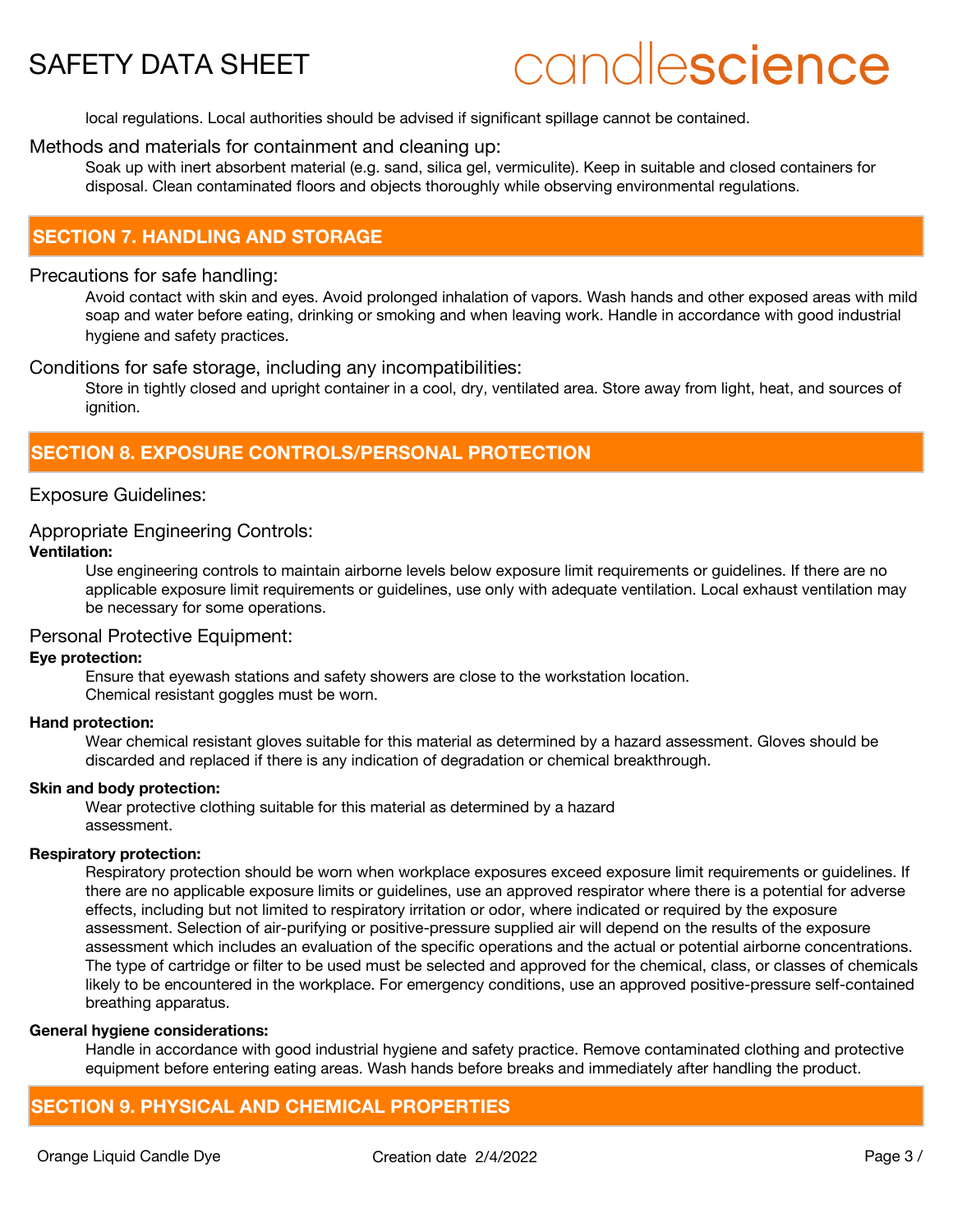# candlescience

| Appearance:                                   | Liquid                     |
|-----------------------------------------------|----------------------------|
| Color:                                        | Orange                     |
| Odor:                                         | Characteristic             |
| Odor threshold:                               | N/A                        |
| pH:                                           | N/A                        |
| Melting point:                                | N/A                        |
| Boiling point:                                | N/A                        |
| Flashpoint:                                   | $>93$ °C<br>$>199$ °F      |
| Evaporation Rate (Butyl Acetate = 1): $N/A$   |                            |
| Flammability (solid, gas):                    | N/A                        |
| Upper lower flammability or explosive limits: | N/A                        |
| Vapor density (Air=1):                        | N/A                        |
| Vapor pressure:                               | N/A                        |
| Specific gravity (H2O=1):                     | N/A                        |
| Solubility in water:                          | Not soluble in water alone |
| Solubility in other solvents:                 | N/A                        |
| Partition coefficient: n-octanol/water:       | N/A                        |
| Auto-ignition temperature:                    | N/A                        |
| Decomposition temperature:                    | N/A                        |
| Kinematic viscosity:                          | N/A                        |
| Dynamic viscosity:                            | N/A                        |
| Explosive properties:                         | N/A                        |
| Oxidizing properties:                         | N/A                        |
| Refractive index:                             | N/A                        |

# **SECTION 10. STABILITY AND REACTIVITY**

### **Chemical stability:**

The product is stable and non-reactive under normal conditions of use, storage and transport.

#### **Possibility of hazardous reactions:**

Material is stable under normal conditions.

#### **Conditions to avoid:**

Heat, flames and sparks. Temperature extremes and direct sunlight.

#### **Incompatible materials:**

Strong oxidizing agents. Strong acids. Strong Bases.

## **Hazardous decomposition products:**

Orange Liquid Candle Dye Creation date  $2/4/2022$  Page 4 /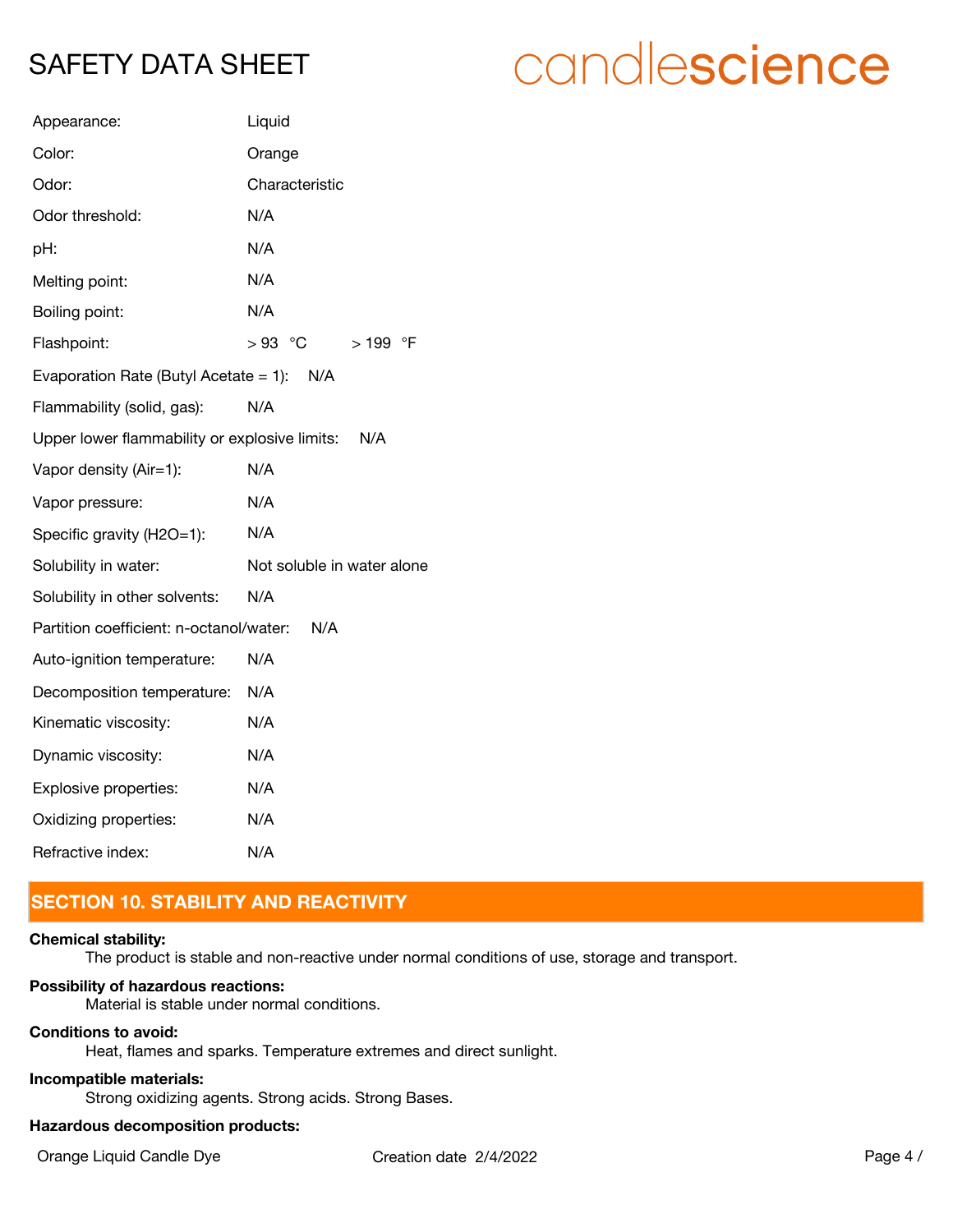# candlescience

No hazardous decomposition products are known.

# **SECTION 11. TOXICOLOGICAL INFORMATION**

#### **Acute oral toxicity:**

Not classified

#### **Acute dermal toxicity:**

Not classified

#### **Acute inhalation toxicity:**

Not classified

#### **Skin corrosion/irritation:**

Not classified

#### **Serious eye damage/eye irritation:**

Not classified

#### **Respiratory or skin sensitization:**

Not classified

#### **Mutagenicity:**

Not classified

#### **Reproductive toxicity:**

Not classified

#### **Carcinogenicity:**

Not classified

Please note: Mixtures have not been tested for health hazards. The health hazard information presented is provided in accordance with US 29 CFR 1910.1200 and is based on the testing of individual components which have been shown to cause or may cause these health effects when tested at higher concentrations or at full strength.

# **SECTION 12. ECOLOGICAL INFORMATION**

#### **Ecotoxicity:**

Not classified

**Persistence and Degradability:**

Not classified

#### **Bioaccumulation:**

Not classified

### **Other Adverse Effects:**

Not expected to present a significant hazard under anticipated conditions of normal use.

Orange Liquid Candle Dye Creation date  $2/4/2022$  Page 5 /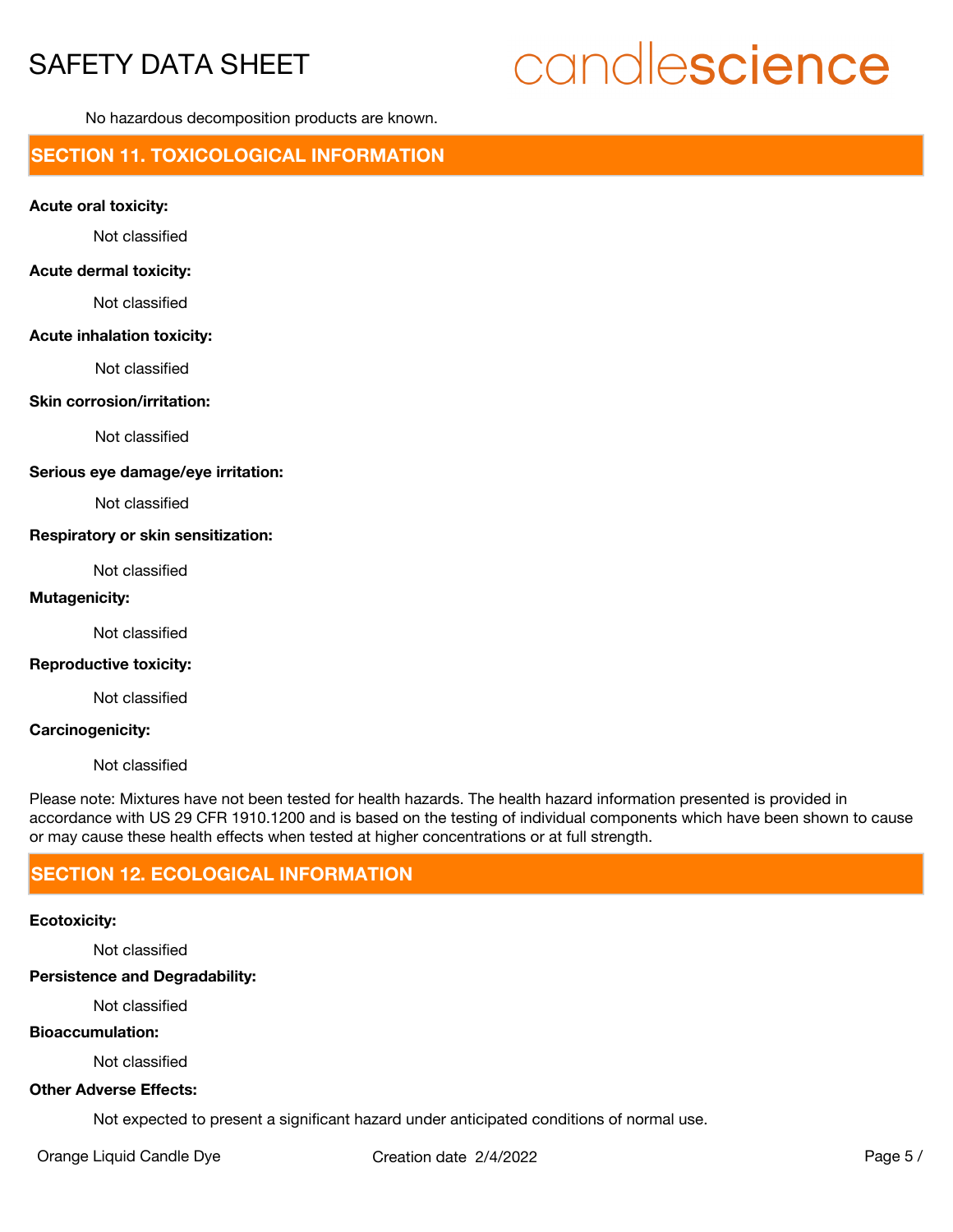# candlescience

# **SECTION 13. DISPOSAL CONSIDERATIONS**

#### **Disposal instructions:**

Collect and reclaim or dispose in sealed containers at licensed waste disposal site. Do not allow this material to drain into sewers/water supplies. Do not contaminate ponds, waterways or ditches with chemical or used container. Dispose of contents/container in accordance with local/regional/national/international regulations.

#### **Local disposal regulations:**

Dispose in accordance with all applicable regulations.

#### **Hazardous waste code:**

The waste code should be assigned in discussion between the user, the producer and the waste disposal company.

#### **Waste from residues/unused products:**

Dispose of in accordance with local regulations. Empty containers or liners may retain some product residues. This material and its container must be disposed of in a safe manner.

#### **Contaminated packaging:**

Since emptied containers may retain product residue, follow label warnings even after container is emptied. Empty containers should be taken to an approved waste handling site for recycling or disposal.

# **SECTION 14. TRANSPORT INFORMATION IATA UN Number:** Not regulated as dangerous goods **IATA UN Proper Shipping Name: IATA Transport Hazard Class: IATA Packing group: IATA Environmental Hazards: IATA ERG Codes: IATA Special Precautions: IATA Other Information: IMDG UN Number:** Not regulated as dangerous goods **IMDG UN Proper Shipping Name: IMDG Transport Hazard Class: IMDG Packing Group: IMDG Environmental Hazards:**

**IMDG EMS:**

**IMDG Special Precautions:**

**IMDG Transport in Bulk:**

# **SECTION 15. REGULATORY INFORMATION**

#### **California Proposition 65 List:**